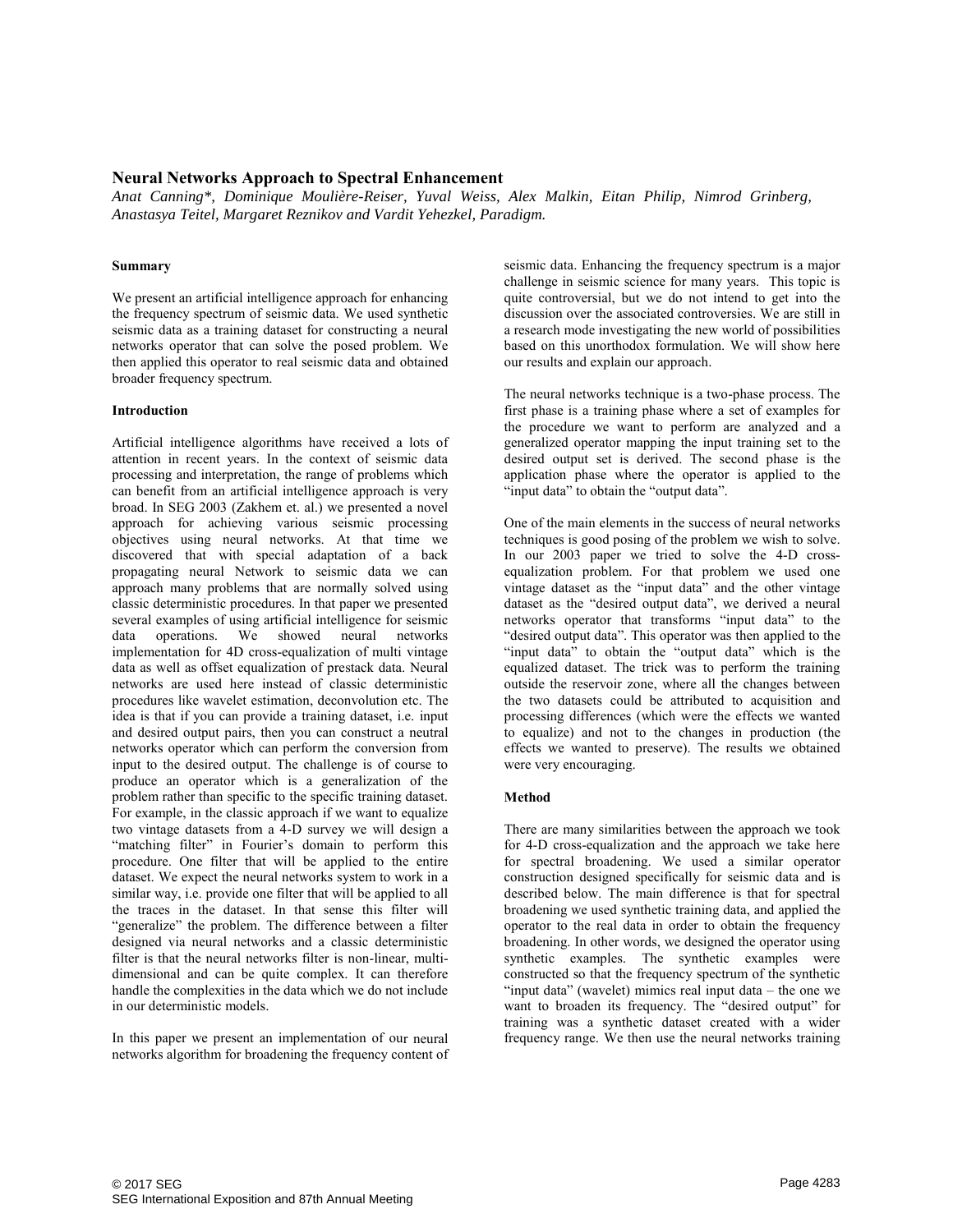process to define the frequency broadening operator and apply it to the real data.



Figure 1: The neural networks architecture.

The operator is defined using a multi-layer perceptron neural networks structure. We constructed a convolutionlike operation in which a single input-desired output pair is composed of *n* input samples, and is used to predict a single output sample. *n* corresponds to the typical wavelet length in the dataset. Figure 1 presents a general architecture of the network. In this network the weights  $w_i$  and biases (b) are defined at the hidden layers and at the output. Each neuron  $(x_i)$ ; black dot) calculates a weighted sum and adds a bias (b):

 $= f\left(\sum_{i=0}^{m} x_i w_i + b\right),$  $y = f\left(\sum_{i=0}^{m} x_i w_i + b\right)$ , where *f* is an activation

function and *y* is the output value. The weights, including the bias, are determined by training using a back propagation algorithm (Fausett, 1994, Calderon et al, 2000). A combination of very fast simulated annealing and back propagation is used.

Note that the training dataset is constructed using a running window of length *n* to define input-desired output pairs within each input trace. We found that constructing of the algorithm this way is very powerful for seismic data processing procedures. It enables generalization of the problem by providing a very large set of training examples

on the one hand while also acknowledging the convolution model.

To enable spectral broadening we add various seismic attributes as additional inputs. Attributes such as instantaneous frequency and instantaneous phase add information and flexibility to the network and improves its resolution power.

#### **Examples**

All examples presented here used stacked 3D seismic data. Training was done on one line and applied to the entire 3D volume. The line displayed in the examples is not the same line used for training. This was done to demonstrate the generalization power of this algorithm.

The first example (figure 2) is a synthetic example, but we used a real seismic project to build this example. First we built an impedance model using real well logs and real structure. We interpolated impedances from well logs following the horizons using kriging (Figure 2.d). So our impedance model contains high frequencies as measured in the well log data. Then we created two synthetic dataset from the impedance model, each one using a different wavelet. Figure 2.a shows the synthetic dataset created with a low frequency wavelet (5-10-20-30 Hz) and Figure 2.b shows the synthetic dataset created with a higher frequency wavelet (5-10-40-50 Hz). This is a major difference in the frequency content. Still we tried to train dataset a) to look like b) the results is displayed in c). In other words, c) is the result of applying the neural networks operator to a), hence, spectral broadening resulted. Figure 3 shows the amplitude spectrum of the three datasets.



Figure 2: Spectral broadening from 10-20 Hz to 10-40 Hz

A second example was created in similar way, but is more moderate in its spectral broadening ambition. Here the input data (Figure 4.a) was created using a band-pass wavelet with 0-20-40-60 Hz and the desired output (4.b)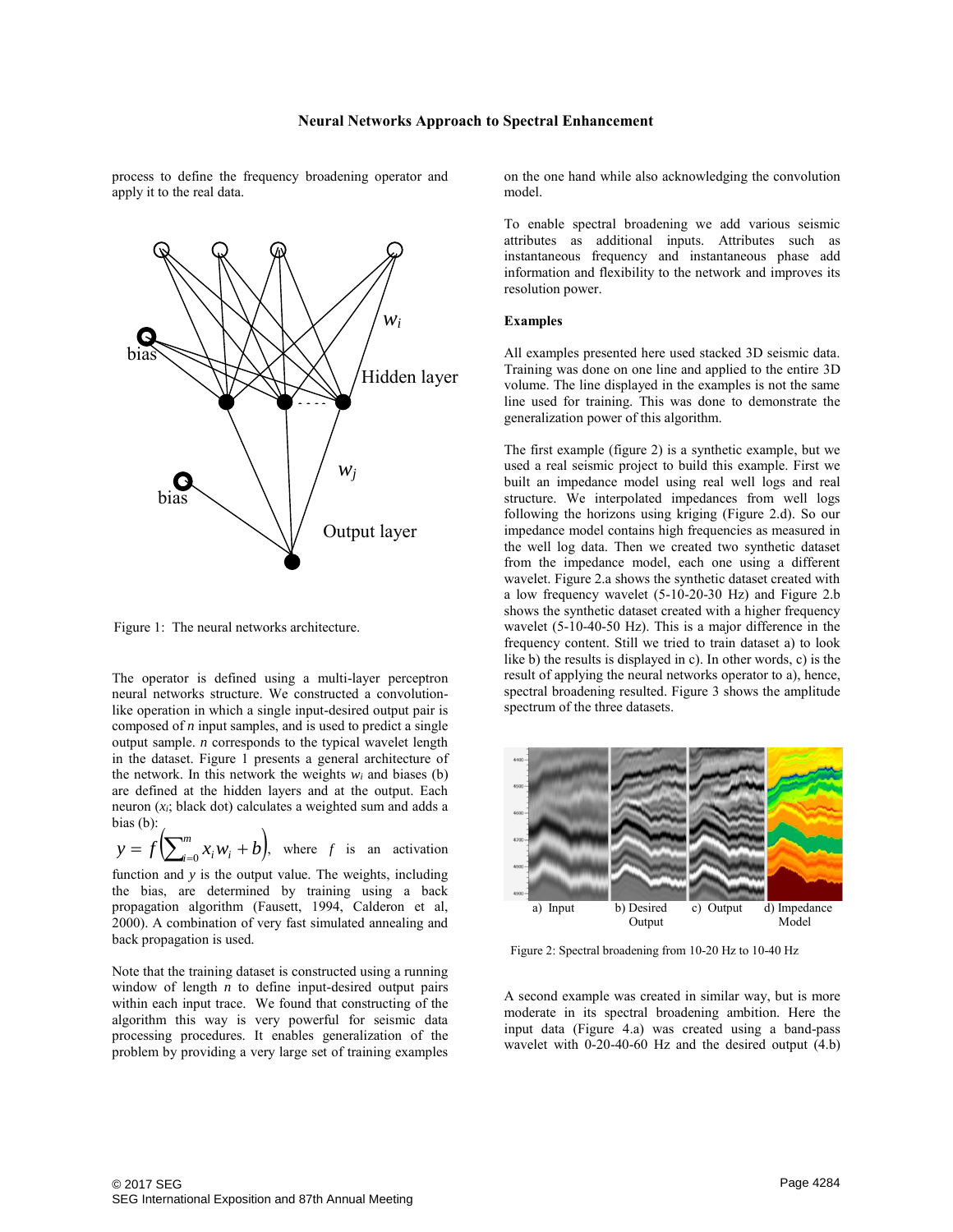### **Neural Networks Approach to Spectral Enhancement**

was created using a bandpass wavelet with 0-20-50-70 Hz. c) is the result of applying the neural networks operator to a), and again shows impressive spectral broadening. Figure 5 shows the amplitude spectrum of the three datasets.



Figure 3: Amplitude spectrum of a), b) and c) from Figure 2.



Figure 4: Spectral broadening – construction of the synthetic examples



Figure 5: Amplitude spectrum of a), b) and c) from Figure 4.

We constructed this synthetic example from a stack of a real 3D data and used the wavelet extracted from that real dataset. We then also applied the resulting neural networks operator to the real input data attempting to broaden its frequency spectrum using the operator derived from the synthetic training set. The results are presented in Figure 6. Figure 6.a is the input data, 6.b is the frequency enhanced dataset and 6.c is a different result derived using the same

synthetic example but with a larger set of seismic attributes included in the operator contraction. We can see that with additional attributes we achieved greater effect, i.e., broader frequency spectrum. The frequency spectrums associated with Figure 6 are displayed in Figure 7.



Figure 6: Spectral broadening applied to real data



 Figure 7 Amplitude spectrum of a), b) and c) from Figure 6. Colors are matching the color of the regions marked in Figure 6

#### **Conclusions**

We showed that an artificial intelligence approach to solving seismic problems creates new opportunities in seismic data processing and interpretation. Specifically we showed that when using a learning process based on synthetic examples, neutral networks algorithms can be used to broaden the seismic frequency spectrum..

We plan more research into this approach for increasing the frequency content of seismic data with more sophisticated constructions. We also plan to use this neural networks construction for solving additional problems in seismic data processing and interpretation.